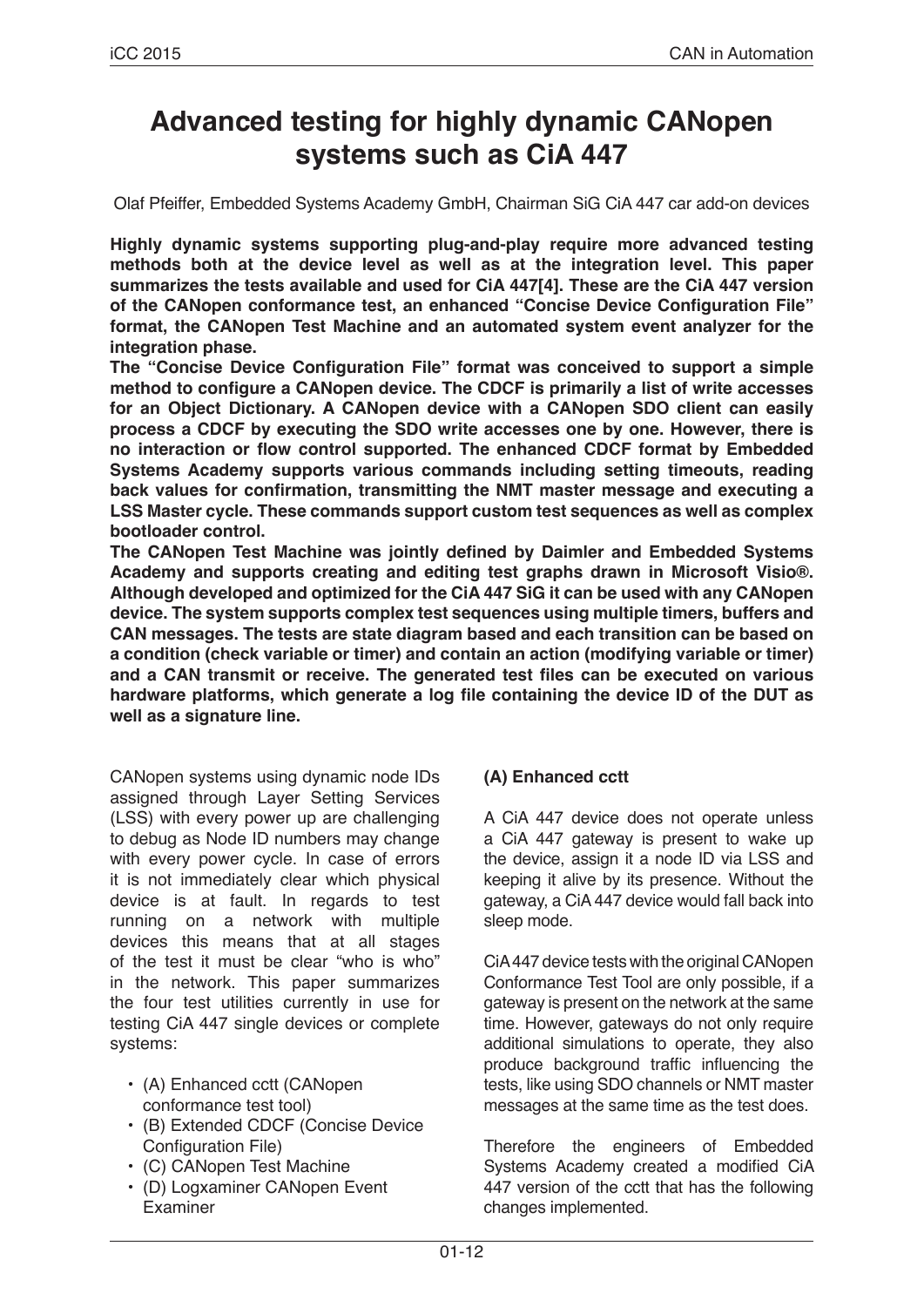- 1) Pre and post test sequence: each individual test executes a pre and a post sequence. The pre sequence wakes uo the CiA 447 device and assigns it a node ID via LSS. The post sequence sends the device back into sleep mode.
- 2) Keep alive function: a gateway heartbeat is produced as background function. This ensures that devices do not go back to sleep by themselves.
- 3) Extended SDO channels: in CiA 447 each device implements 16 SDO channels (default CiA 301[1] plus 15 CiA 447 defined channels). The CiA 447 cctt version allows selecting the SDO channel used during tests.
- 4) Hiding not applicable tests: Some cctt tests cannot be applied to CiA 447 devices. These are hidden from the user.

In summary these changes ensure that a CiA 447 device can be tested "stand alone" by the cctt and that the pre-conditions for each individual test are the same.

## **(B) Extended CDCF**

The "Concise Device Configuration File" is specified in CiA 302-3 [2]. In short, it is an array of records with the following contents:

- Index (type UNSIGNED16)
- Subindex (type UNSIGNED8)
- Length (type UNSIGNED32)
- Data (type DOMAIN any length)

A CANopen Master or test utility can process this list and "execute" it as a sequence of SDO (Service Data Object) write accesses to a specific node, the device under test (DUT). In traditional CANopen systems, this file format can be used to configure a CANopen node, for example setting specific heartbeat and/or PDO (Process Data Object) transmission modes or event times. When specific sequences are required, then these sequences must be present in the CDCF (e.g. disable PDO, modify parameters, enable PDO).

## **Extended CDCF**

As is, the CDCF is just a list of data for Object Dictionary entries. There is no timing information (how fast to execute the sequence) or device information (to identify if this file is for a specific device only) or flow control (only continue if the CANopen device has specific values at selected Object Dictionary entries).

There are no physical layer settings associated with a CDCF: CAN bitrate used, timeouts and delays for SDO transfers or the node ID of the device this file is intended for.



*Figure1: Traditional CDFC usage*

### **Custom sequences**

In order to make the CDCF usable for customizable test sequences or device identification, commands need to be specified. Command extensions like file identification, version and comments allow an identification of a specific CDCF. CDCF player settings support setting of CAN bitrate, node ID, SDO timeouts and delays. Parameters like the number of retries on failures and logging options for debugging and test of the CDCF. Active Controls allow the definition of pauses or a wait for action of the selected device, such as a bootup message or an operational heartbeat. A command can also initiate the execution of a LSS Master Cycle or an NMT Master message. SDO read access with an optional comparison may be executed instead of a write access.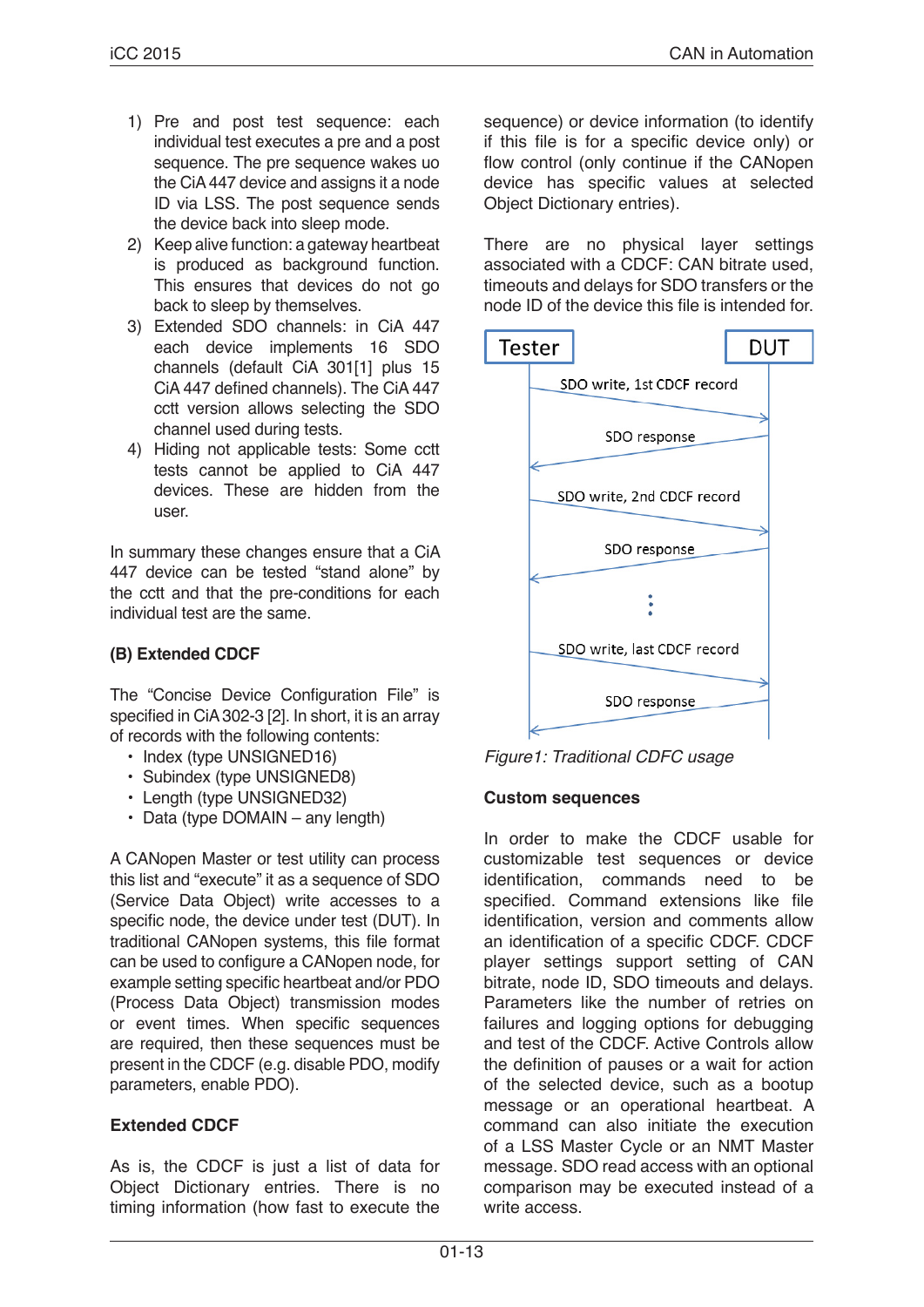

*Figure 2: Timeouts and delays*



*Figure 3: Match data to identify DUT*

# **Command definition**

To keep the new CDCF enhancements backward compatible, all new commands are "hidden" in the existing regular records with Object Dictionary entries. The extend commands defined stick to the existing record format. An Index value of 0F0Fh is used to identify enhanced commands. In CANopen this index value is currently reserved [1].

Whenever the device executing the records of a CDCF reaches a record with the Index 0F0Fh, it does not immediately generate an SDO write but interprets the contents as an extended command to execute and processes it accordingly.

A CDCF executing device that is not capable of interpreting these commands will generate an SDO write to Index 0F0Fh which will result in an SDO Abort as 0F0Fh is a reserved value in the CANopen Object Dictionary.

## **Extended CDCF commands summary**

A detailed definition of the CDCF commands does not fit into the scope of this paper. In short the commands defined are:

- 1) Informational strings to identify the file and to add conditional outputs to a log file generated, allowing error messages to be added to log files. Strings can also be user requests, like asking the user to push a button at the device before continuing the test.
- 2) The player settings allow setting bitrate, timeouts and delays as well as retries and logging details.
- 3) Active control commands include delays/pauses, waiting for an action such as a device bootup message, sending a NMT command or executing a LSS master cycle.
- 4) SDO accesses may also be reads, reads with a comparison and writes may include writing back a value previously read.

## **Usage example: Identification of device**

A CDCF can now be associated with a specific device or device class by matching up its Vendor ID, Product Code, Revision information or even serial number. Execution aborts, if the desired entries do not match. For both the test or bootloader sequences this ensures that a CDCF only gets executed on those devices it was generated for. A CDCF can be generated to only match and work with an individual device (match down to serial number) or any device from a series (match to vendor ID, product code and possibly revision number).

## **Usage example: Test sequences**

Supporting user interactions allows end of production line testing for output devices such as roof bars for police cars as defined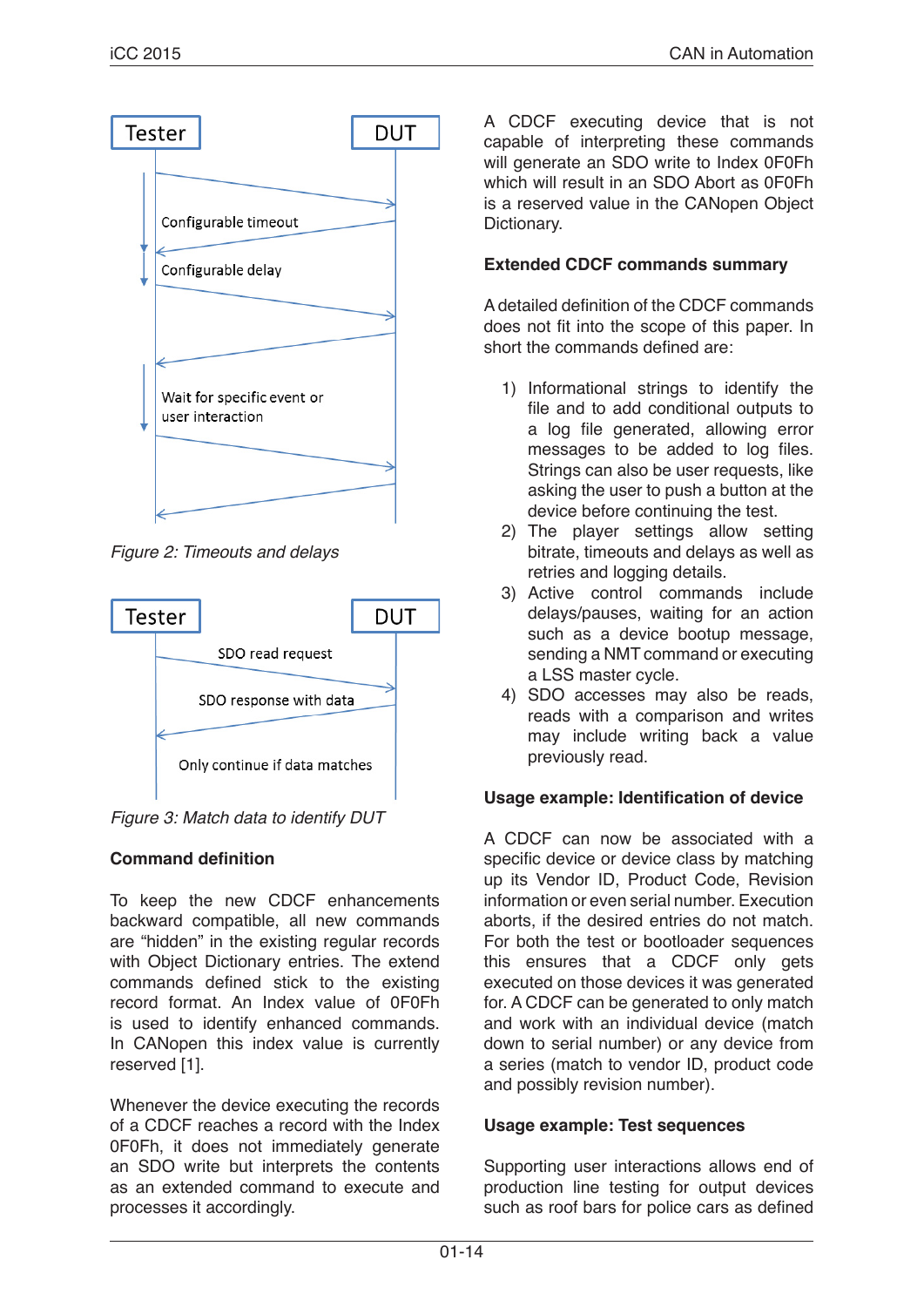by CiA 447[4]. After each switch of an output, a user interaction like "verify if light xyz is now on" can be displayed on the CDCF player. The person running the test can now manually trigger execution of the next sequence by pushing a button/dial on the CDCF player.

### **Usage example: Boot loading**

A CDCF can now contain all data and commands for boot loading a specific device. First a match verifies that this is the correct device, then the bootloader gets activated and last the sequence is executed to re-program/flash the firmware in the target device. This allows sending an "end user" device specific firmware update files that cannot accidently be programmed into the wrong device as it can be associated to the specific device the user has in his system.

#### **File generation and editing**

Embedded Systems Academy provides a converter utility program that allows generating a CDCF from a comma separated value file as creatable with any spread sheet program such as Microsoft Excel. It simply contains the columns Index, Subindex and Data, the length information gets automatically calculated and inserted. If the data is too big to fit into the data column, the entry can also refer to a file that later gets inserted as data for this entry.

### **(C) CANopen test machine**

Real-world test examples have shown that timings, timeouts and behavior under stress are major factors for interoperability of CANopen devices. Unfortunately, these are only checked on a very basic level – or not at all – by the CANopen Conformance Test (cct) of the CiA. The CANopen Test Machine provides a framework for customized tests with strict real-time and application-profilespecific requirements.

The CANopen Test Machine allows the creation of tests based on Microsoft Visio® graphs, provided macros then auto-generate a test script from the graph. It is a real-time capable test system intended for the test of CANopen devices. Originally developed for testing CiA 447 application profile compatible devices, it can also be used for CANopen devices implementing any other CANopen device or application profile.

#### **CANopen test machine basics**

The individual tests are based on a state machine with transition rules triggered by the transmission or reception of a CAN message and conditions that include timers and counters. Each individual transition rule can contribute towards a test result by specifying if this transition should add to the fail counter.





Predefined "smart modes" allow the CAN IDs used in rules to be modified during runtime, for example to include the node ID of the current device-under-test (DUT). Smart modes may also execute autonomous, predefined, complex sequences, such as the LSS Master cycle to detect a node and assign a node ID.

Any single test is automatically monitored with a general test timeout. This ensures that the test always terminates and cannot execute indefinitely. The result of each test must be either a "pass" or a "fail". If the global timeout has expired before the test terminates regularly, the test is assigned a "failed" result.

For each instance of a test run, a log is generated that lists all applied transition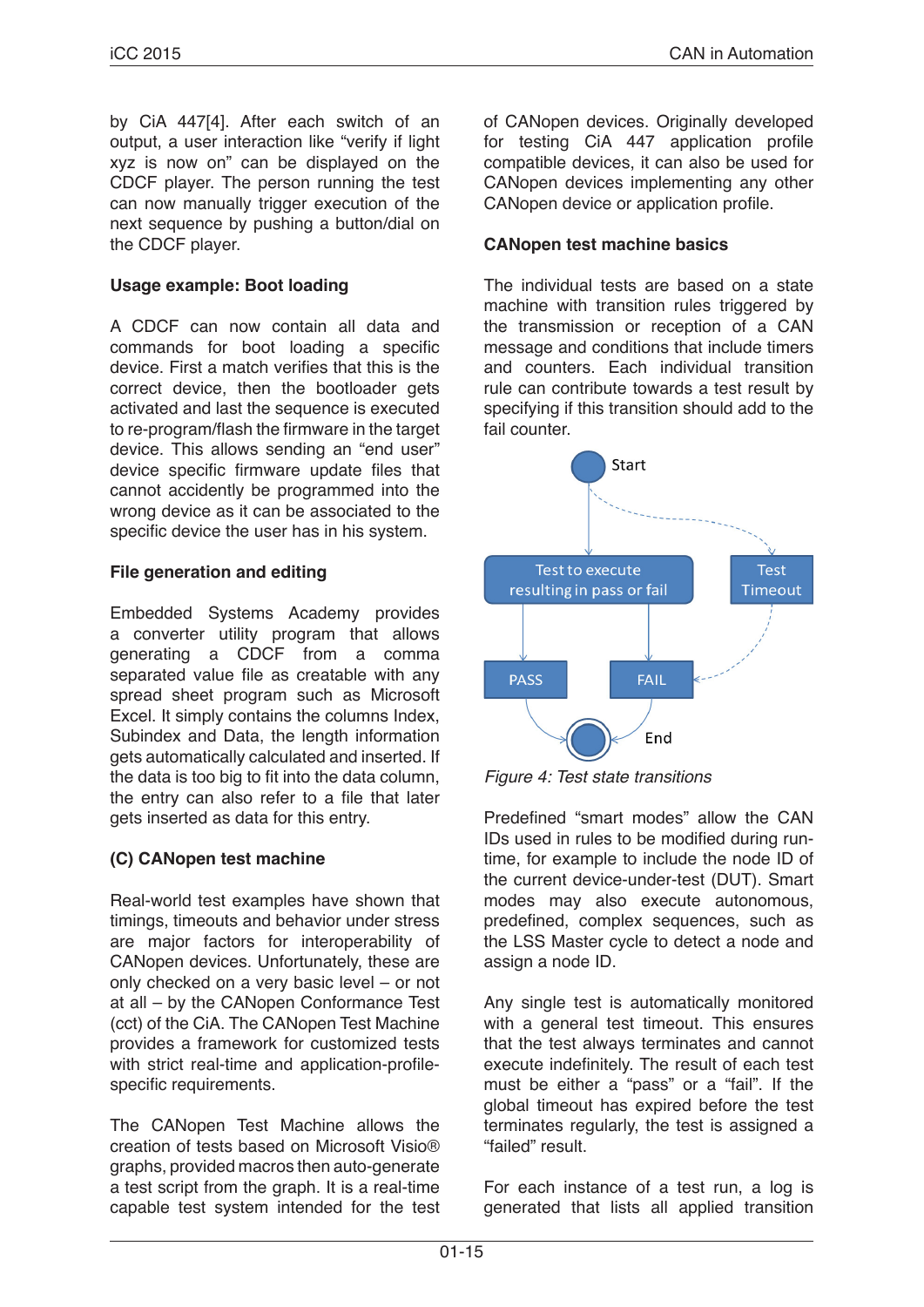rules. The result is a listing of the steps taken and the result of each step (pass or fail).

The test engine can be executed on various hardware platforms. The main difference between the platforms is the real-time capability that a platform can provide. Some might allow timings generated and verified down to Milliseconds and below, others might only be capable of handling tens of Milliseconds. Tests may specify that a minimal timing resolution is required to execute a test. If the test hardware is not capable of that resolution, it denies execution of the test.



*Figure 5: Example - heartbeat testing*

The example shown in figure 5 verifies if a 200ms heartbeat timing occurs in a time window from 180ms to 220ms. With each receipt of the heartbeat, timer 1 is restarted. When it reaches 180ms, a 40ms time window opens to receive the next heartbeat. With each receipt variable 2 is incremented, the tests ends after 100 cycles.

## **Test Machine timers**

All timings and timers are defined in Microseconds. It depends on the platform that executes the test engine which realtime capability is provided. A PC based test engine might be able to monitor the reception of CAN messages with a resolution of a few Microseconds. However, on PC based systems controlled transmission is typically only available with a large jitter (multiple tens of Milliseconds) depending on the performance of the PC and other programs running at the same time. The test engine on the CANopen Diag hardware offers controlled transmissions with a resolution of one Millisecond and reception timestamps with a one Microsecond resolution.

## **Test Machine variables**

For the flow control of the tests, variables can be used. The data types available for the variables are BOOLEAN, UNSIGNED32 or TIME. The variables are numbered from 1 to the number of variables supported by the hardware executing the tests. The functions to change variables are limited to:

- BOOLEAN: set to TRUE, set to FALSE or TOGGLE
- UNSIGNED32: set to a value, add a value or subtract a value
- TIME: reset and start (as one function) or stop

The condition checks available for each variable are:

- BOOLEAN: is it TRUE or FALSE?
- UNSIGNED32: is content "equal to a value", is it ">= then a value" or is it "< then a value"?
- TIME: is time expired?

## **State transition rules**

There are multiple rules defined for state transitions. Every rule may have a precondition check using a single variable or timer and every rule may set/change a variable. This allows executing a rule only when a variable based precondition is met.

Each rule may influence the action to be taken in regards to the test log (pass, fail) and in regards to modifying the timer/counters. For CAN receive rules and time rules, there is also an "any state". Rules of this virtual state are continuously processed in any state. This allows specifying background messages that could be received in any state or a global timer/counter that is always checked.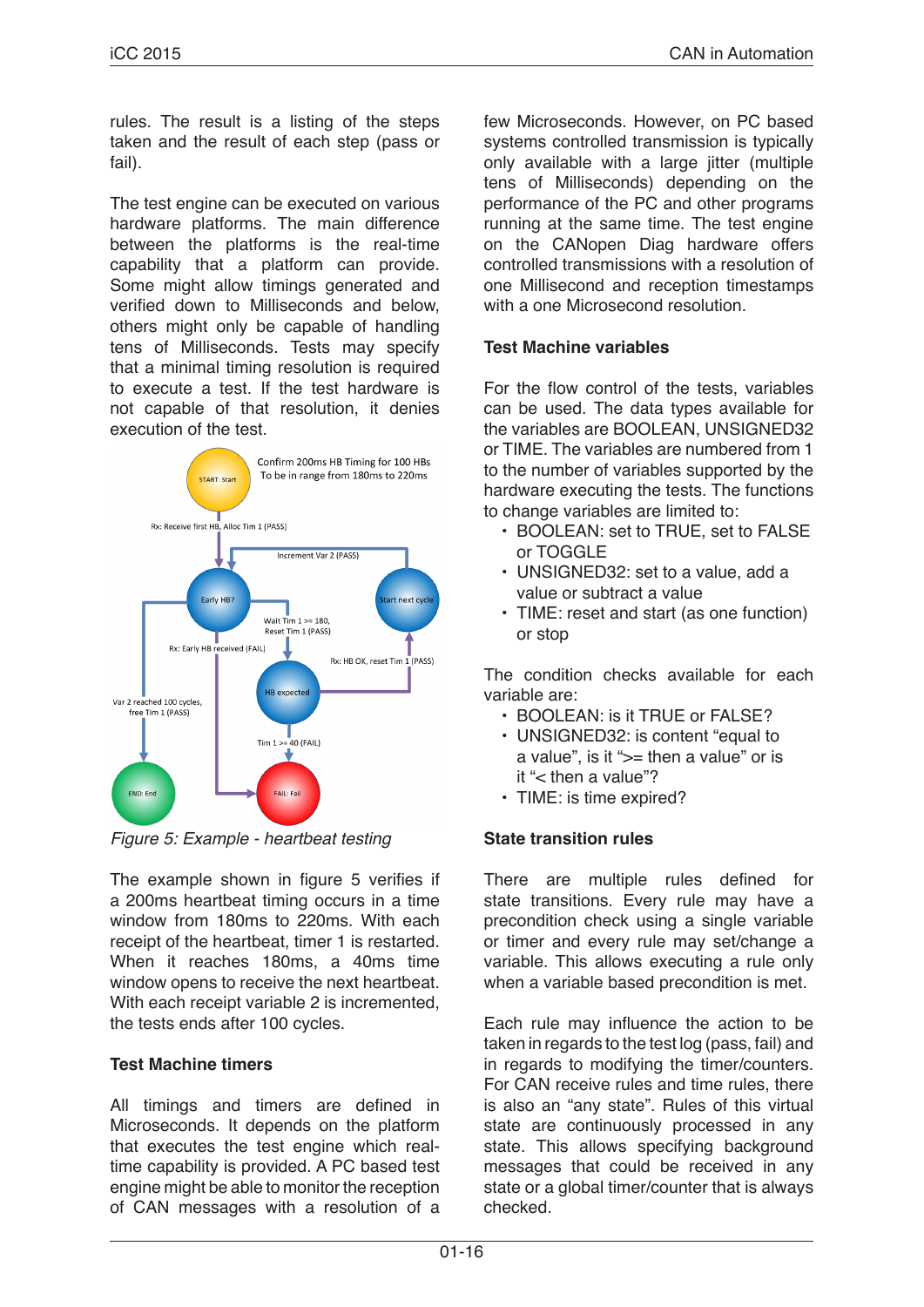#### **Summary of the CAN transmit rule**

- If precondition is met (single variable check) AND current state matches
- Then transmit the specified CAN message
	- ° Data may come from a buffer
- If a timestamp is specified with the CAN message, then this delay is added BEFORE sending the message
- Add action log for test result
- Perform variable action (influence a single variable)
- Go to next state as defined by rule

#### **Summary of the CAN receive rule**

- If precondition is met (single variable check) and current state matches
- Take next CAN message from receive queue and check for match
	- ° Match pattern supported to define ranges or "don't care" values
	- ° Data received can be copied to a buffer
- Add action log for test result (PASS, FAIL)
- Perform variable action (influence a single variable)
- Go to next state as defined by rule

#### **Summary of the variable/timer rule**

- If precondition is met (single variable check) and current state matches
- Add action log for test result (IDLE, PASS, FAIL)
- Perform variable action (influence a single variable)
- Go to next state as defined by rule

#### **File conversions**

Using macros, the drawn test graphs can be converted into transition rule tables for the CANopen Test Machine player. In addition a pseudo-code script is auto generated listing all the test states with all the possible state transition rules. This ensures double documentation: besides the graph that already documents the test the user also gets a readable test script. The script below belongs to an alternative heartbeat verification test.

File generated by ESAcademy's CANopen Test Machine Validator Version 1.00.2754 of 13-JUN-2013 File name: CiA447\_HBtime\_V102.esat Full name: CiA447 heartbeat timing Version: V01.02 of 31-MAR-2013 DUTnodeID: loop from 2 to 16 Functions: LSS\_Master Smart\_ID CiA\_447\_ID use\_post\_seqence Resources: 2 timers, 0 buffers, 1000us timer resolution Timeout: 15.000s Descript.: Check if HB between 190-210, do for pre-op, operational, try with all node IDs State START: ON TRANSMIT {0000h,2,81h,00h,00h,00h,00h,00h,00h,00h} LOG: "NMT Master: Reset all nodes"<br>GOTO State 1010h State 1010h: "Wait for boot up of device" ON RECEIVE {0700h, 1,00h,00h,00h,00h,00h,00h,00h,00h} AND MATCH {ffffh,fh,00h,00h,00h,00h,00h,00h,00h,00h} (Smart CAN ID based on DUT) LOG: "Node bootup" GOTO State 1011h State 1011h: "Write to OD 1017h,0 of 200"<br>ON TRANSMIT {0600h,8,2bh,17h,10h,00h,C8h,00h,00h,00h} (Smart CAN ID based on DUT) LOG: "Set heartbeat time to 200ms START Timer[01h] GOTO State 1012h State 1012h: ON RECEIVE {0580h, 8,60h,17h,10h,00h,00h,00h,00h,00h} AND MATCH {ffffh,fh,ffh,ffh,ffh,ffh,ffh,ffh,ffh,ffh} (Smart CAN ID based on DUT, client 1)  $LOG: 1017h$  write response" FREE Timer[01h] GOTO State 2010h ON Timer $[01h]$  >= TIME MS $[50d]$  LOG: "SDO timeout after write 1017h" GOTO State FAIL State 2010h: START Timer[01h] LOG: "Start new HB timer interval"<br>GOTO State 3020h State 3020h: ON Timer $[01h]$  >= TIME MS $[190d]$  LOG: "PASS on no early heartbeat" GOTO State 3021h ON  $RxCounter[02h] \geq 10$  LOG: "Pass on 10 cycles" GOTO State PASS "Completed Test Cycle" State 3021h: START Timer[01h] LOG: "time window for heartbeat receive opens" GOTO State 3022h State 3022h: ON RECEIVE {0700h, 1,7fh,00h,00h,00h,00h,00h,00h,00h} AND MATCH {ffffh,fh,ffh,00h,00h,00h,00h,00h,00h,00h} (Smart CAN ID based on DUT) LOG: "Next heartbeat received" INCrement RxCounter[02h] GOTO State 301fh "Continous HB monitoring" ON Timer[01h] >= TIME\_MS[20d] LOG: "FAIL on heartbeat not received in time window" GOTO State FAIL State 301fh: "Continous HB monitoring" START Timer[01h] LOG: "Start new HB timer interval"<br>GOTO State 3020h

#### **Executing tests and logging results**

When CANopen Test Machine tests are executed, the CANopen test player generates a log file with all state transitions executed. This log file summarizes if a test passed or at which transitions failures happened. Depending on player settings these can have different level of detail, including optional debug information. The log files have a digital signature in order to protect them from accidental modification.